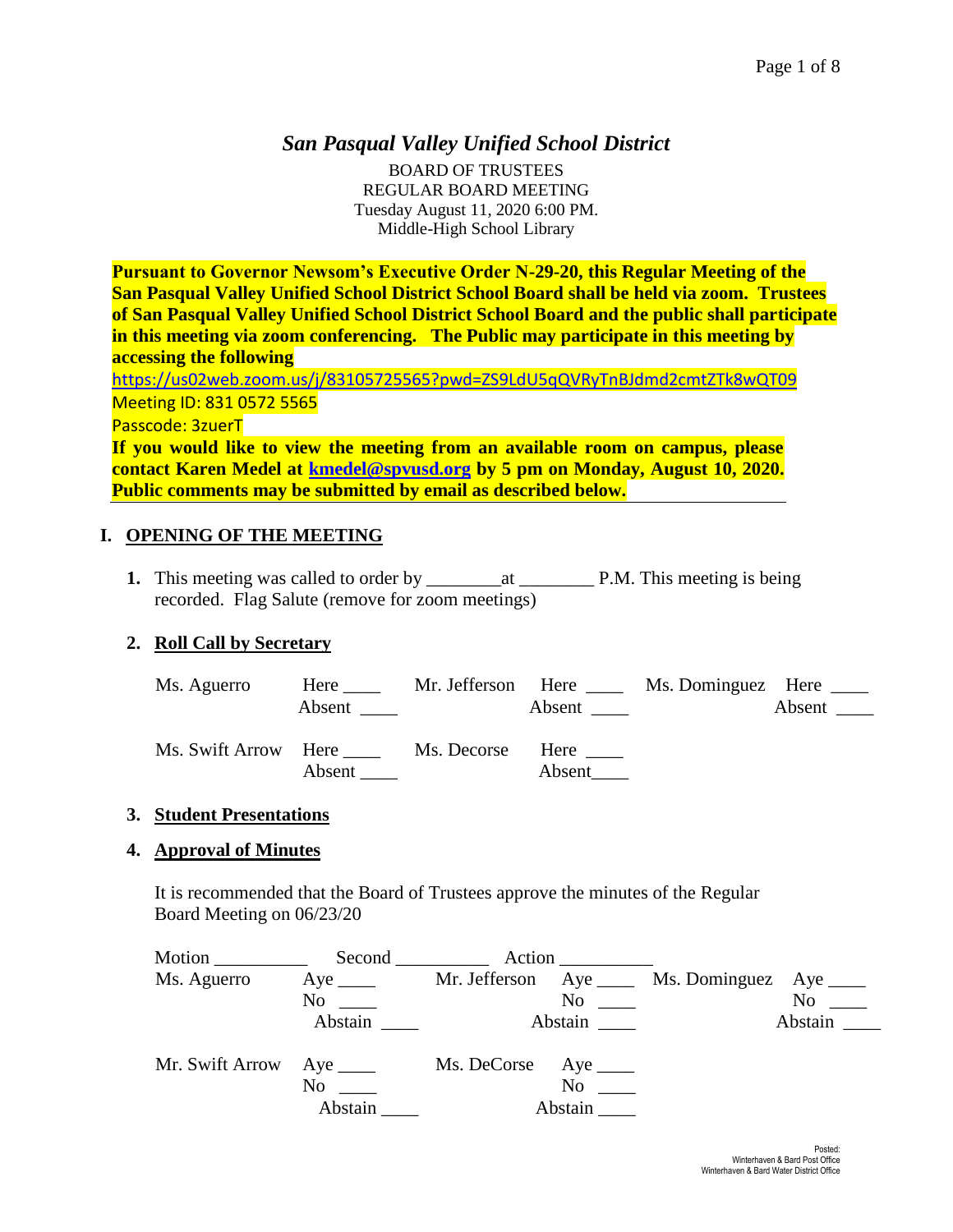It is recommended that the Board of Trustees approve the minutes of the Special Board Meeting on 07/21/20

|                 |                   | Action                 |                                                 |
|-----------------|-------------------|------------------------|-------------------------------------------------|
| Ms. Aguerro     | Aye $\_\_\_\_\_\$ |                        | Mr. Jefferson Aye _____ Ms. Dominguez Aye _____ |
|                 | No                | N <sub>0</sub>         | No<br>$\epsilon = \frac{1}{2}$                  |
|                 | Abstain           | Abstain                | Abstain                                         |
| Mr. Swift Arrow | Aye $\_\_$        | Ms. DeCorse Aye ______ |                                                 |
|                 | No                | N <sub>0</sub>         |                                                 |
|                 | Abstain           | Abstain                |                                                 |

### **5. Approval of Warrants**

Per EdCode 42631 and SPVUSD BP 3314, it is recommended that the Board of Trustees ratify the June and July warrants in the amount \$748,004.41

|                             |                                             | Second Action                                           |                                                                         |
|-----------------------------|---------------------------------------------|---------------------------------------------------------|-------------------------------------------------------------------------|
| Ms. Aguerro                 | Aye $\_\_$<br>$No \ \_$<br>Abstain          | $\mathrm{No} \quad \underline{\hspace{1cm}}$<br>Abstain | Mr. Jefferson Aye _____ Ms. Dominguez Aye _____<br>$No \ \_$<br>Abstain |
| Mr. Swift Arrow             | $Aye$ <sub>____</sub><br>$No \_$<br>Abstain | Ms. DeCorse Aye ______<br>$No \ \_$<br>Abstain          |                                                                         |
| $\mathbf{r}$ . $\mathbf{r}$ |                                             |                                                         |                                                                         |

## **6. Public Comments**

**Persons who want to comment on topics not included on the agenda or comment on agendized topics are invited to submit comments via email to Executive Secretary, Karen Medel, at kmedel@spvusd.org on or before Monday, August 10, 2020 at 5:00 pm. Please limit comments to 300 words or less. All comments submitted will be read aloud during the meeting. Please note, all email correspondence relating to this meeting will become part of the Board minutes. If your comment is related to a specific Agenda item, please identify the Agenda item in the subject of your email.**

Are there any public comments speakers who require translation?

\*Persons who have complaints against Board members or District staff are encouraged to seek resolution to those complaints by using the San Pasqual Valley Unified School District written complaint procedures before orally addressing them at a meeting. The Board will not respond to such complaints until the applicable complaint procedure (BP/AR 1312.1) has been followed and has reached the Board level. Where a complaint concerns a District employee identifiable by name, position, or other facts, the Board cannot respond until proper written notice has been given to the employee pursuant to Government Code Section 54957.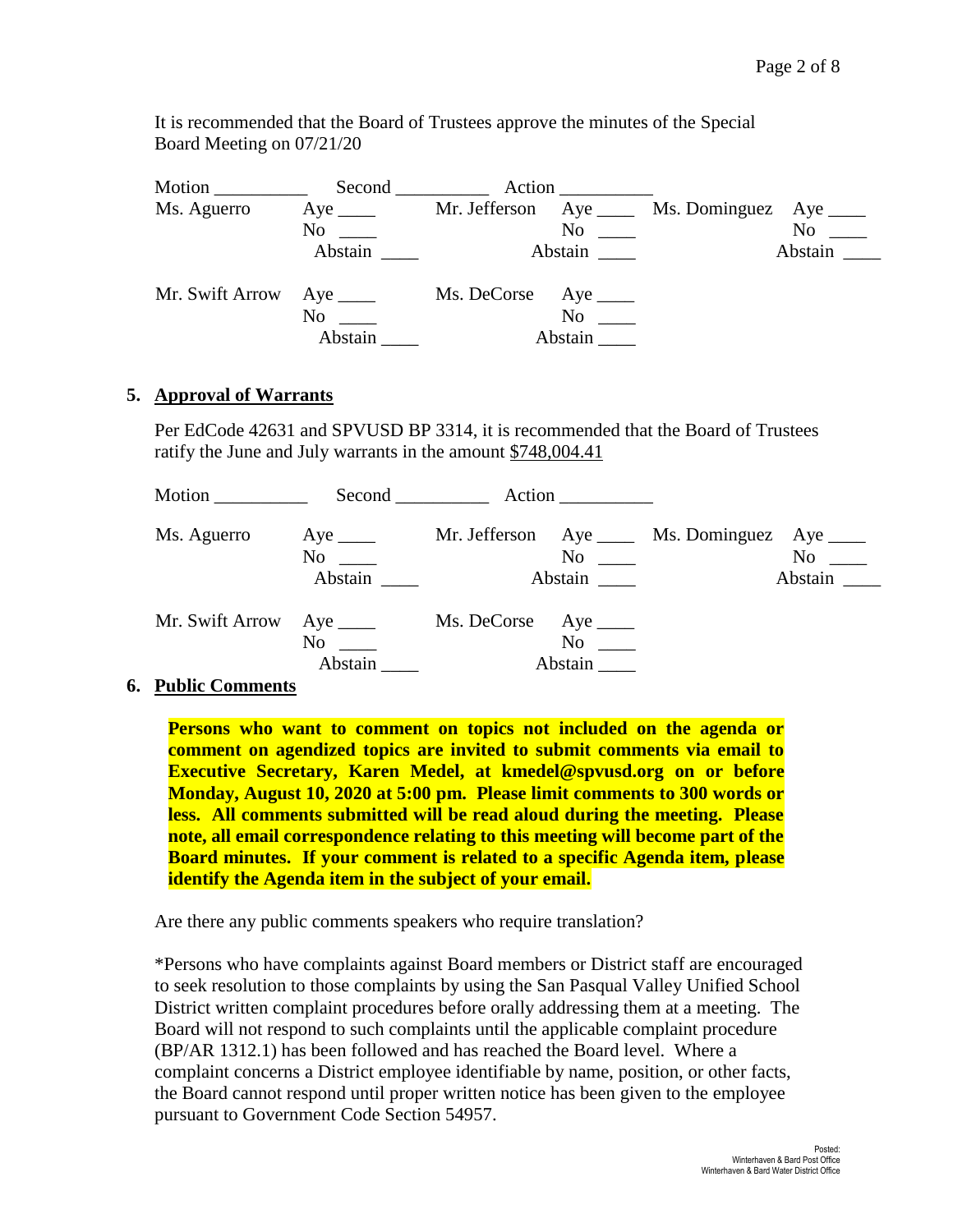Comments shall be limited to three minutes per person (six minutes if translation is required) and twenty minutes (forty minutes if translation is required) for all comments, per topic, unless the board president, subject to the approval of the Governing Board, sets different time limits

- **a.** Are there any members of the public to be heard on items not appearing on agenda that are within the jurisdiction of the District?
- **b.** Are there any members of the public to be heard on items appearing on the agenda?
- **c.** Are there any members of the public or parents/guardians of Indian children on equal participation in educational programs provided by the district. Title VII of The Elementary and Secondary Education Act as amended by the Every Student Succeeds Act or PL 114-95

### **PUBLIC HEARING**

## **MOTION TO OPEN PUBLIC HEARING**

| Motion      |                                        | Second Action                        |            |                         |
|-------------|----------------------------------------|--------------------------------------|------------|-------------------------|
| Ms. Aguerro | $Aye$ <sub>_____</sub>                 | Mr. Jefferson $Aye$ <sub>_____</sub> |            | Ms. Dominguez Aye _____ |
|             | No                                     |                                      | $\rm No$   | N <sub>0</sub>          |
|             | Abstain                                |                                      | Abstain    | Abstain                 |
|             | Ms. Swift Arrow Aye ______ Ms. DeCorse |                                      | Aye $\_\_$ |                         |
|             | No                                     |                                      | No         |                         |
|             | Abstain                                |                                      | Abstain    |                         |
|             |                                        |                                      |            |                         |

Upon the Motion, the Public hearing is open at PM

Interfund Borrowing resolution. Because of the cash deferrals:

1. Up to 84% of the money in any fund can be temporarily transferred to another fund for cash flow purposes

**\_\_\_\_\_\_\_\_\_\_\_\_\_\_\_\_\_\_\_\_\_\_\_\_\_\_\_\_\_\_\_\_\_\_\_\_\_\_\_\_\_\_\_\_\_\_\_\_\_\_\_\_\_\_\_\_\_\_\_\_\_\_\_\_\_\_\_\_\_\_\_\_\_\_\_\_\_\_\_\_\_\_\_ \_\_\_\_\_\_\_\_\_\_\_\_\_\_\_\_\_\_\_\_\_\_\_\_\_\_\_\_\_\_\_\_\_\_\_\_\_\_\_\_\_\_\_\_\_\_\_\_\_\_\_\_\_\_\_\_\_\_\_\_\_\_\_\_\_\_\_\_\_\_\_\_\_\_\_\_\_\_\_\_\_\_\_**

- This is an increase from the normal 75% limitation
- 2. A governing board resolution authorizing the temporary borrowing is required
	- Imperial County Office of Education has always required a resolution
- 3. A public hearing is required to held before the governing board adopts the resolution
	- This is a new requirement for school years 20-21 and 21-22

#### **Public comments:**

## **MOTION TO DECLARE THE PUBLIC HEARING CLOSED**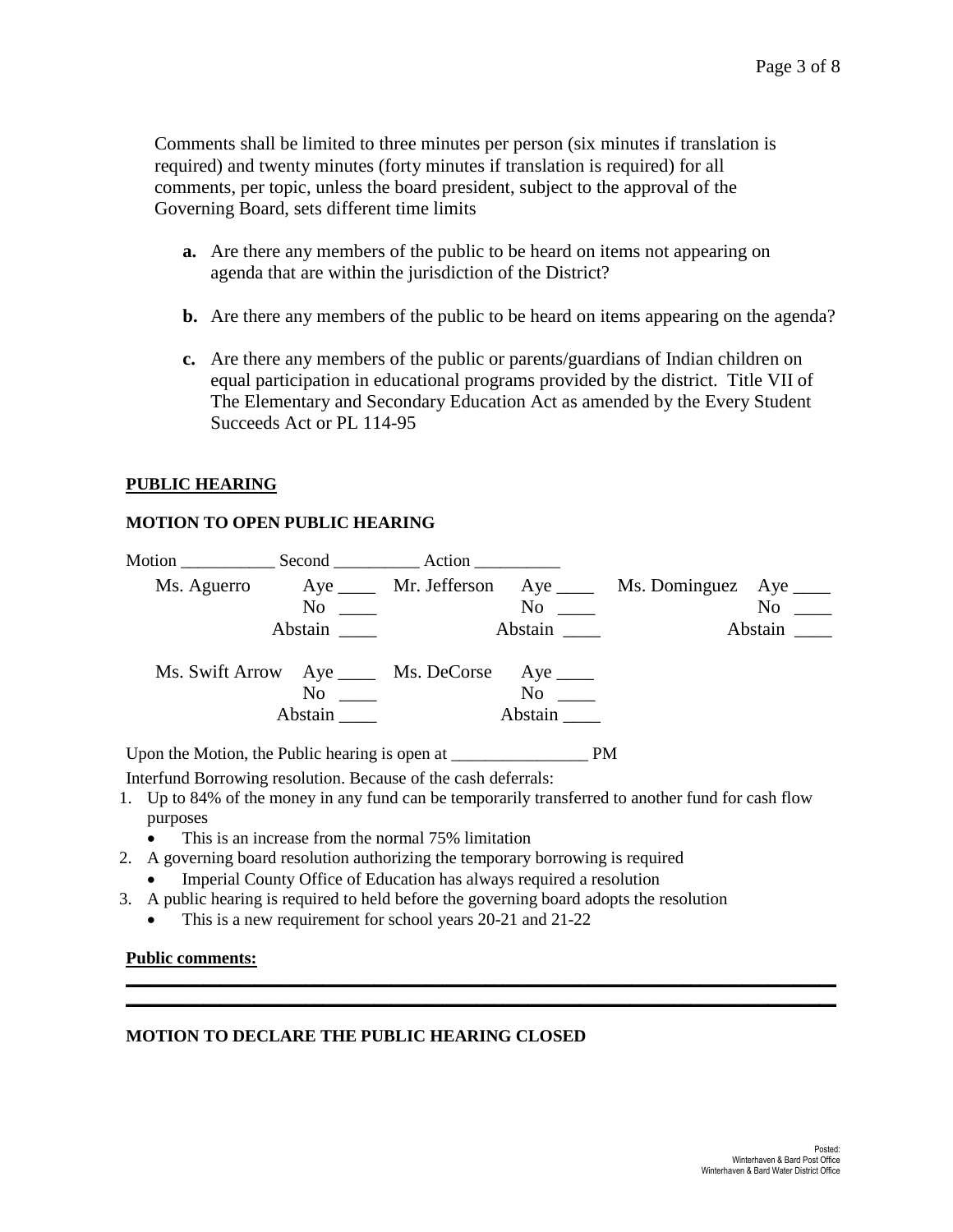|                                                  |                                                               | Action                                 |                                                            |         |
|--------------------------------------------------|---------------------------------------------------------------|----------------------------------------|------------------------------------------------------------|---------|
| Ms. Aguerro                                      |                                                               |                                        | Aye ______ Mr. Jefferson Aye _____ Ms. Dominguez Aye _____ |         |
|                                                  | N <sub>0</sub>                                                | $\rm No$                               |                                                            | No      |
|                                                  | Abstain                                                       | Abstain                                |                                                            | Abstain |
|                                                  | Ms. Swift Arrow Aye _____ Ms. DeCorse<br>$No \ \_$<br>Abstain | $Aye$ <sub>____</sub><br>No<br>Abstain |                                                            |         |
| Upon the Motion, the Public hearing is closed at |                                                               |                                        | <b>PM</b>                                                  |         |

## **II. PRESENTATIONS**

## **III. CONSENT ITEMS**

- 1. Ratification: Memorandum of Understanding (MOU) Between San Pasqual Valley Unified School District (SPVUSD) and Imperial Office of Education (ICOE) Representing the College and Career Readiness Initiative (CCRI)
- 2. Ratification: Annual Contract: Vista Sands Program Agreement Between County of Imperial and SPVUSD
- 3. Memorandum of Understanding Between the San Pasqual Valley School District and the School Librarian, Sarah Garcia, Regarding Services for the 2020-2021 School Year
- 4. Sports: 2020-2021 San Pasqual Valley High School Football Asst. Coaches
- 5. Ratification: Extra Duty: Pre-K Enrollment for the 2020-2021 School Year

| Motion          | Second        | Action      |                                                    |                                       |                             |
|-----------------|---------------|-------------|----------------------------------------------------|---------------------------------------|-----------------------------|
| Ms. Aguerro     | No            |             | $No \ \_$<br>Abstain                               | Mr. Jefferson Aye _____ Ms. Dominguez | Aye $\_\_$<br>No<br>Abstain |
| Mr. Swift Arrow | No<br>Abstain | Ms. DeCorse | $Aye$ <sub>____</sub><br>N <sub>o</sub><br>Abstain |                                       |                             |

## **IV. MONTHLY REPORTS**

- 1. San Pasqual Teachers Association (SPTA) Ms. Jennifer Wallance
- 2. California School Employees Association (CSEA) Ms. Airam Hernandez
- 3. Associated Student Body (ASB) Representative
- 4. Special Education Dr. Thien Hoang
- 5. Elementary School Mr. Ruben Gonzalez
- 6. Middle School Ms. Mary Kay Monson
- 7. High School/Alternative Education Mr. Juan Morales
- 8. Cafeteria Ms. Stacey Garcia
- 9. Human Resources Ms. Alina Sanchez-Loera
- 10. Business Services Ms. Kish Curtis
	- a. Gym Construction Update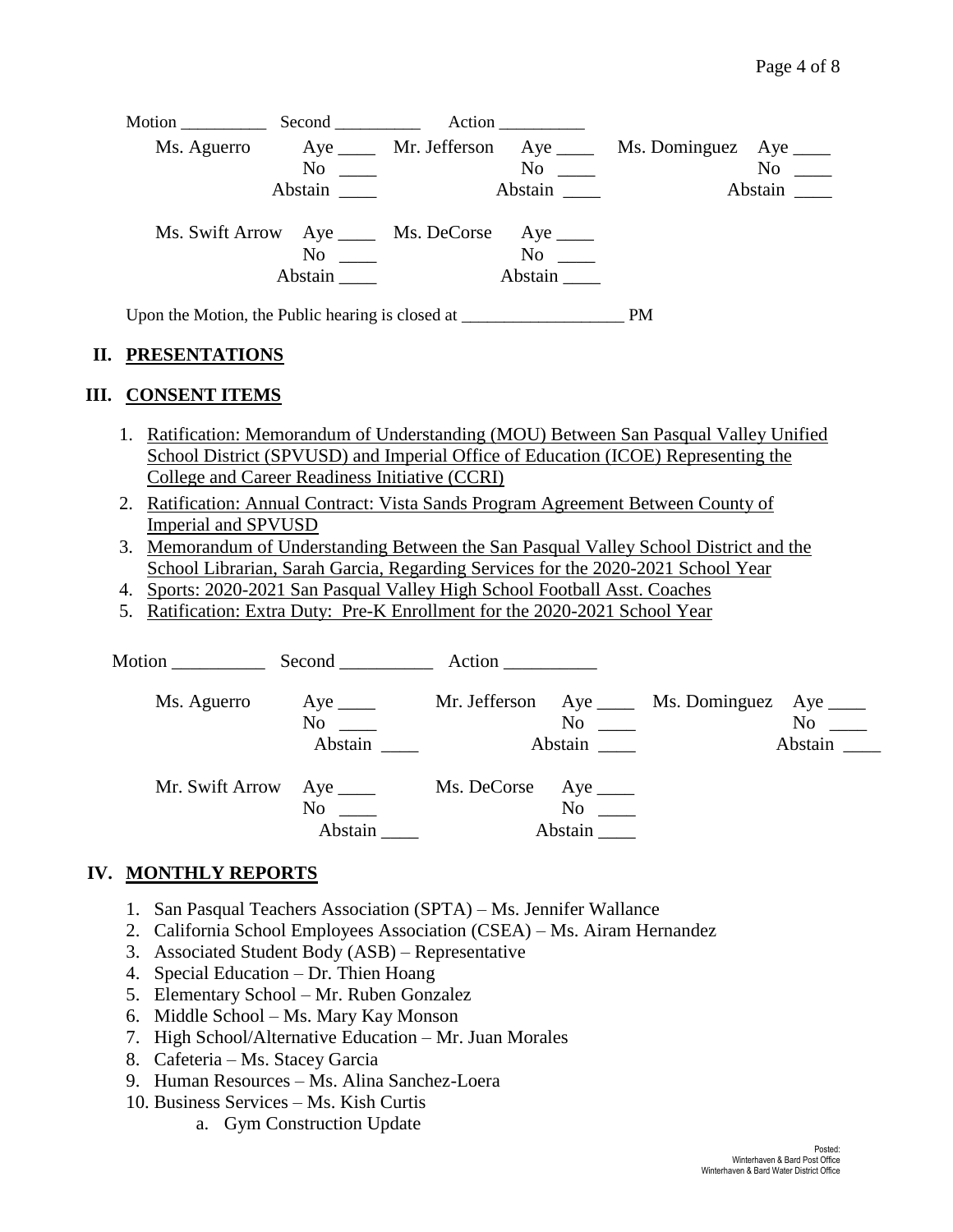- b. Update Internet Access
- 11. Superintendent Ms. Rauna Fox
	- a. LCAP update
	- b. Update Sports
	- c. Introduction of New Employees
	- d. Opening of School Report
- 12. School Board

## **V. UNFINISHED BUSINESS**

### **VI. INFORMATION ITEMS**

- 1. Imperial County Planning and Development Services Planning/Building Notice of Request for Review and Comment Letter Cannabis Dispensary in Winterhaven, CA from Gonzalo Zaragoza and Maria Zaragoza
- 2. Letter of Support from the Dept of CHP Graduation Ceremony
- 3. 45-day Budget Update- Kish
- 4. Superintendent accepted a resignation of Certificated Employee Alexandria Arvizo

## **VII. NEW BUSINESS**

| 1. Resolution Budget and Cash Transfers SY 20-21 |                                         |       |         |                                                                                 |  |
|--------------------------------------------------|-----------------------------------------|-------|---------|---------------------------------------------------------------------------------|--|
|                                                  |                                         |       |         |                                                                                 |  |
|                                                  |                                         |       |         | Ms. Aguerro Aye ____ Mr. Jefferson Aye ____ Ms. Dominguez Aye ____<br>Abstain   |  |
| Ms. Swift Arrow Aye _____ Ms. DeCorse Aye ____   | $No \_\_$<br>$Abstain$ <sub>_____</sub> | $N$ o | Abstain |                                                                                 |  |
| 2. CARS/Con App Consolidated Application - Kish  |                                         |       |         |                                                                                 |  |
|                                                  | $No \_$<br>Abstain                      |       |         | Ms. Aguerro Aye _____ Mr. Jefferson Aye _____ Ms. Dominguez Aye ____<br>Abstain |  |
| Ms. Swift Arrow Aye _____ Ms. DeCorse Aye ____   | $No \_$<br>$Abstain$ <sub>_____</sub>   | $N$ o | Abstain |                                                                                 |  |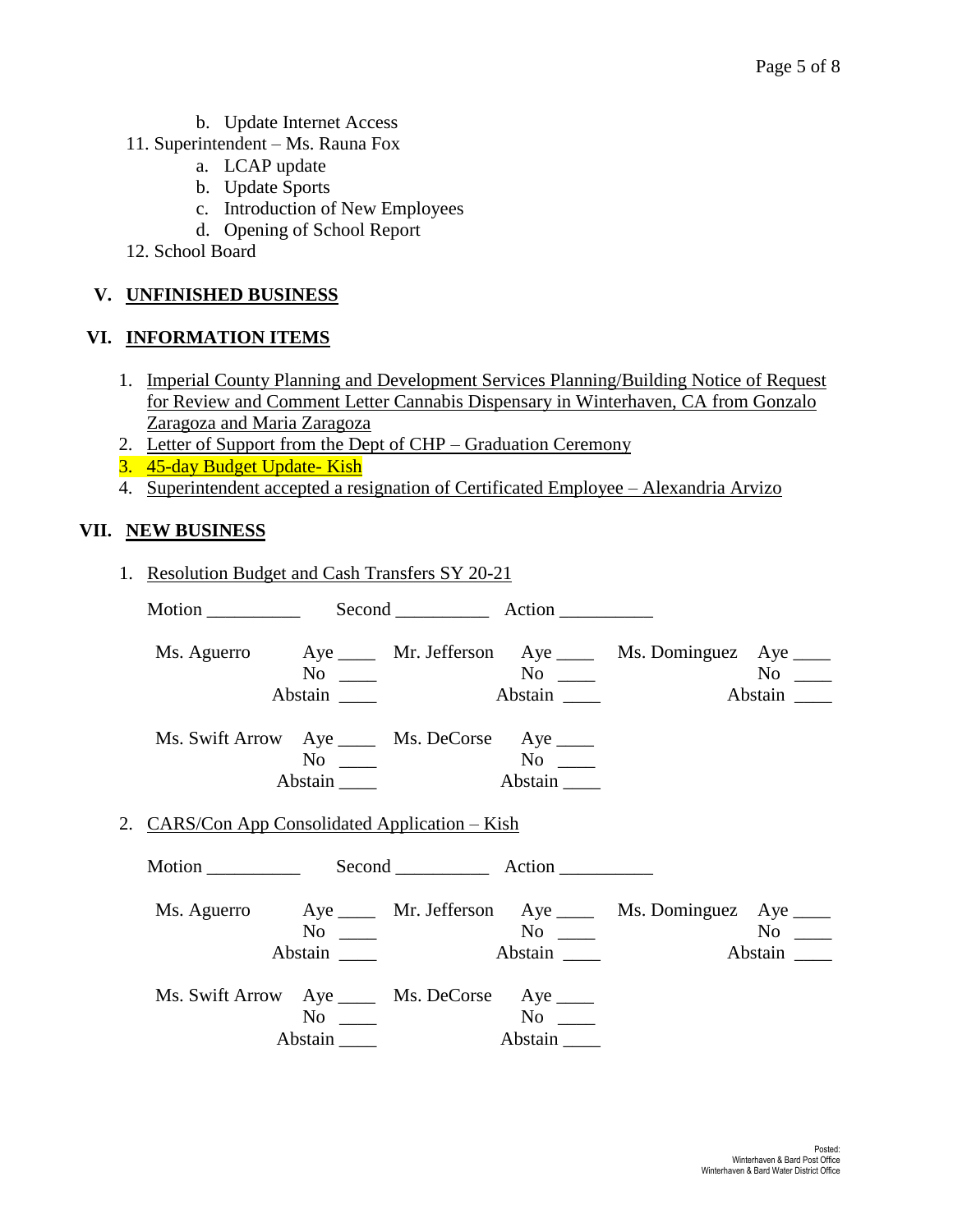- 3. Annual Contract with Imperial County Sheriff's Office for School Resource Officer Motion Second Action Ms. Aguerro Aye Mr. Jefferson Aye Ms. Dominguez Aye Ms. Dominguez Aye Ms. Dominguez Aye Mo No \_\_\_ No \_\_ Abstain \_\_\_\_ Abstain \_\_\_ Abstain \_\_\_ Abstain \_\_\_ Ms. Swift Arrow Aye \_\_\_\_ Ms. DeCorse Aye \_\_\_\_ No \_\_\_\_ No \_\_\_ Abstain \_\_\_\_\_ Abstain \_\_\_\_ 4. Revised Board Calendar Schedule Due To Adoption of Learning Continuity and Attendance Plan Motion Second Action Ms. Aguerro Aye \_\_\_\_ Mr. Jefferson Aye \_\_\_\_ Ms. Dominguez Aye \_\_\_\_ No \_\_\_\_ No \_\_\_ No \_\_\_ No \_\_\_ Abstain \_\_\_\_ Abstain \_\_\_ Abstain \_\_\_ Abstain \_\_\_ Ms. Swift Arrow Aye \_\_\_\_\_ Ms. DeCorse Aye \_\_\_\_ No \_\_\_\_ No \_\_\_ Abstain **Abstain** 5. Board Member Compensation for Members Absent During Board Meetings in August Motion Second Action Ms. Aguerro Aye \_\_\_\_ Mr. Jefferson Aye \_\_\_\_ Ms. Dominguez Aye \_\_\_\_ No \_\_\_ No \_\_ No \_\_ No \_\_ No \_\_ Abstain **Abstain** Abstain **Abstain** Ms. Swift Arrow Aye \_\_\_\_\_ Ms. DeCorse Aye \_\_\_\_ No \_\_\_ No \_\_ Abstain \_\_\_\_ Abstain \_\_\_\_ **VIII. BOARD COMMENTS IX. ITEMS FOR FUTURE AGENDA**   $1.$   $2.$ 
	- 2.  $\frac{4}{2}$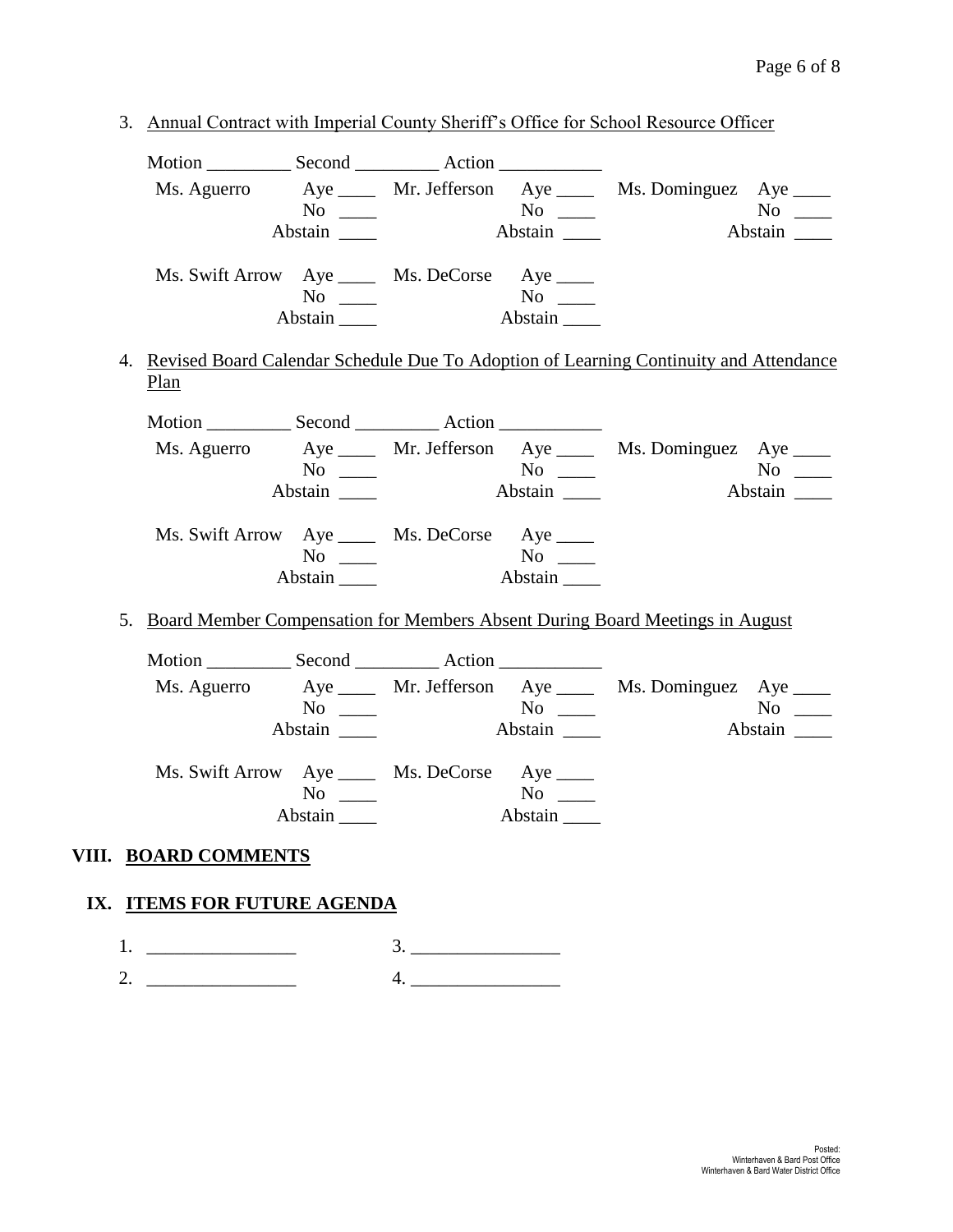| X. CLOSED SESSION                                                                      |                                                            |                                                |                      |                                                                      | Time: P.M.         |
|----------------------------------------------------------------------------------------|------------------------------------------------------------|------------------------------------------------|----------------------|----------------------------------------------------------------------|--------------------|
|                                                                                        |                                                            |                                                |                      |                                                                      |                    |
|                                                                                        | $No \ \_$<br>Abstain                                       |                                                |                      | Ms. Aguerro Aye _____ Mr. Jefferson Aye _____ Ms. Dominguez Aye ____ |                    |
|                                                                                        | $No \ \_$<br>Abstain                                       | Ms. Swift Arrow Aye _____ Ms. DeCorse Aye ____ | Abstain              |                                                                      |                    |
|                                                                                        | Government Code 54957.6                                    |                                                |                      | 1. CONFERENCE WITH LABOR NEGOTIATOR (Superintendent) – Pursuant to   |                    |
| 2. STUDENT MATTERS – Pursuant to Education Code 48918                                  |                                                            |                                                |                      |                                                                      |                    |
| 3. PENDING LITIGATION – Pursuant to Government Code 54956.9                            |                                                            |                                                |                      |                                                                      |                    |
| Code 54957                                                                             |                                                            |                                                |                      | 4. PUBLIC EMPLOYEE PERFORMANCE EVALUATION – Pursuant to Government   |                    |
|                                                                                        | a. Superintendent Contract                                 |                                                |                      |                                                                      |                    |
|                                                                                        |                                                            |                                                |                      |                                                                      |                    |
| XI. RECONVENE                                                                          |                                                            |                                                |                      |                                                                      | Time: P.M.         |
|                                                                                        |                                                            |                                                |                      |                                                                      |                    |
|                                                                                        | $\overline{\text{No}}$ $\overline{\phantom{0}}$<br>Abstain |                                                |                      | Ms. Aguerro Aye _____ Mr. Jefferson Aye ____ Ms. Dominguez Aye ____  |                    |
|                                                                                        | No $\qquad$<br>Abstain                                     | Ms. Swift Arrow Aye _____ Ms. DeCorse Aye ____ | Abstain              |                                                                      |                    |
| 1. Superintendent's Contract – Approve Revision of Salary Increase and Extend One Year |                                                            |                                                |                      |                                                                      |                    |
|                                                                                        |                                                            |                                                |                      |                                                                      |                    |
|                                                                                        | $No \ \_$<br>Abstain                                       |                                                | $No \ \_$<br>Abstain | Ms. Aguerro Aye _____ Mr. Jefferson Aye _____ Ms. Dominguez Aye ____ | $No \_$<br>Abstain |